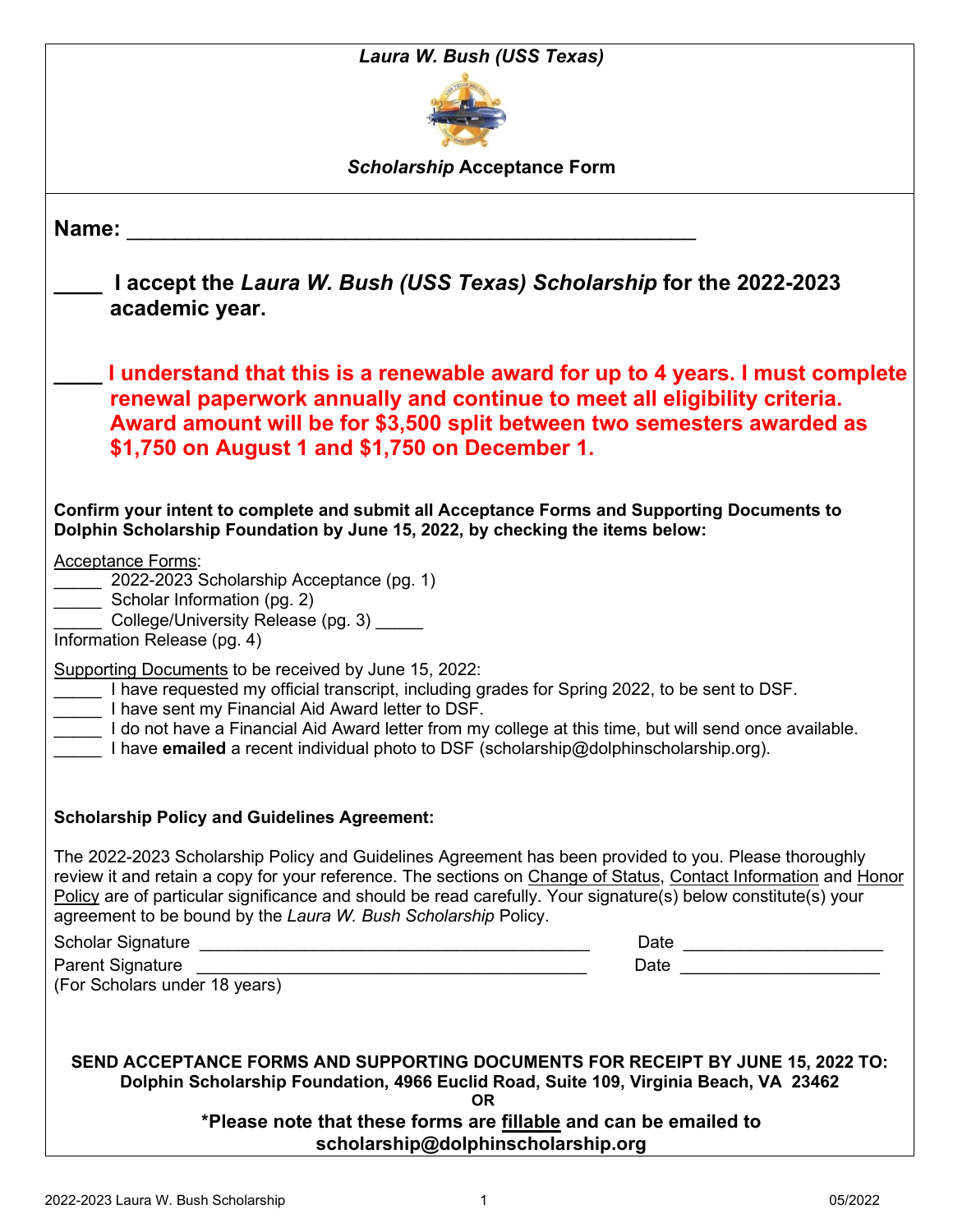| Laura W. Bush Scholarship                                                                                                                                                                                                                                                                                  |  |  |
|------------------------------------------------------------------------------------------------------------------------------------------------------------------------------------------------------------------------------------------------------------------------------------------------------------|--|--|
|                                                                                                                                                                                                                                                                                                            |  |  |
| <b>Scholar Information</b>                                                                                                                                                                                                                                                                                 |  |  |
| Name:<br><b>Contact Information:</b><br>At Home<br>Phone:<br>At College                                                                                                                                                                                                                                    |  |  |
| Phone:                                                                                                                                                                                                                                                                                                     |  |  |
| I plan to: ____ live on campus or ____ rent off campus or ____ live at home/with relative                                                                                                                                                                                                                  |  |  |
| f in <b>O</b> Help us connect with you.<br><b>Social Media:</b><br>What is your preferred channel?<br>Twitter:<br><u> 1980 - Johann Barnett, fransk politik (d. 1980)</u><br>Quote: Please tell us what it means to you to be a Laura W. Bush Scholar (This will be listed on our website with your photo) |  |  |
| <b>College/University Information:</b><br>Mailing address for receipt of scholarship monies (Financial Aid/Scholarship Office):<br><u> 1989 - Johann John Stone, markin film yn y brening yn y brening yn y brening yn y brening yn y brening yn y b</u>                                                   |  |  |
| Anticipated date of graduation: ____________________ Intended major : ______________________________<br>Please share your recent achievements and future academic plans (clubs, awards, honors, study abroad, co-op)                                                                                       |  |  |
|                                                                                                                                                                                                                                                                                                            |  |  |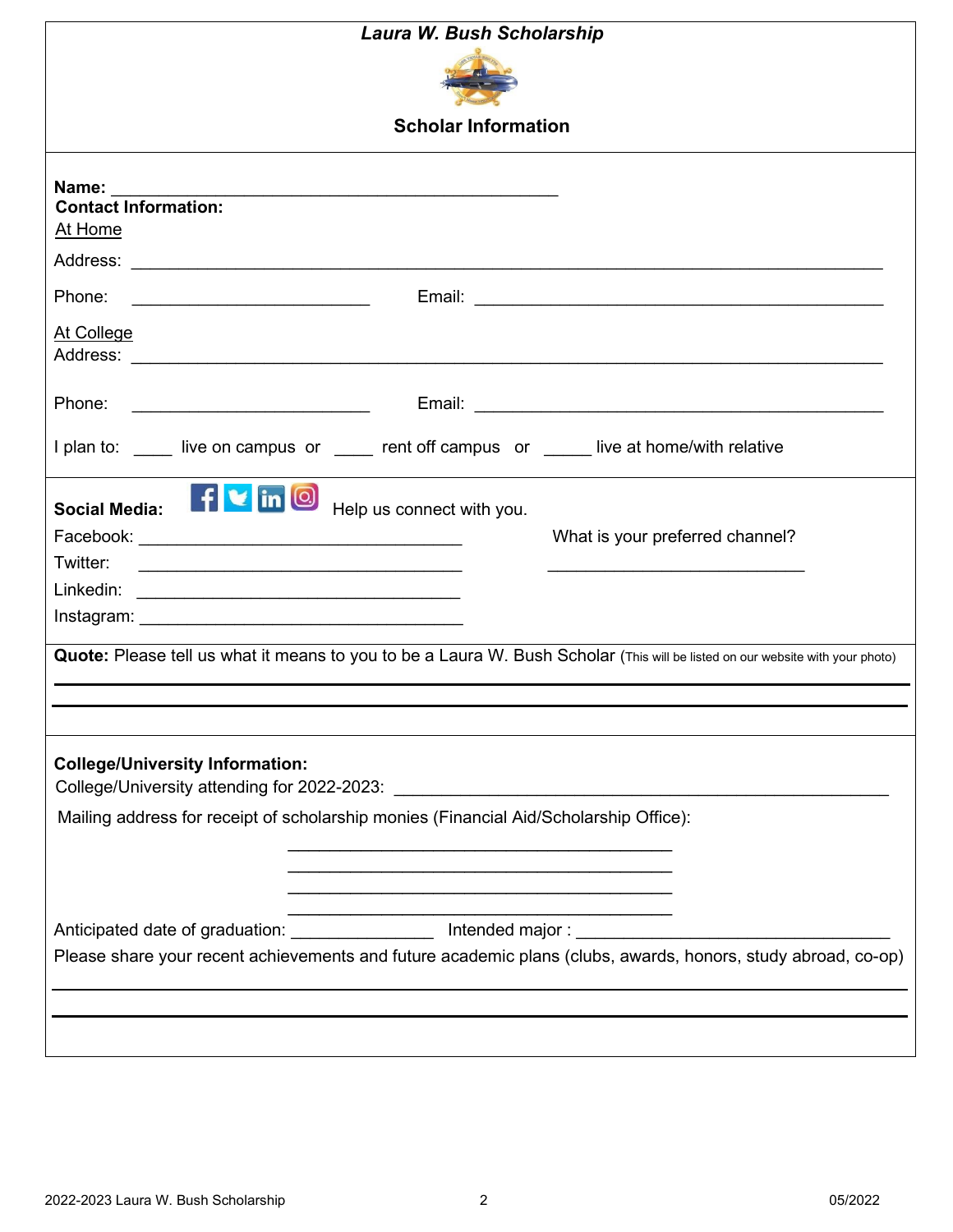## *Laura W. Bush Scholarship*



## **College/University Information Release**

Dolphin Scholarship Foundation provides financial assistance for you to attend undergraduate and vocational education. Your permission is needed to request information from the Registrar and Financial Aid office of the college you attend. DSF uses these records to verify your grades, academic standing, transfer records or any other relevant information needed to award and/or renew your scholarship.

All information gathered by Dolphin Scholarship Foundation will be held in confidence and in compliance with the Privacy Act Statement at the bottom of this page. You will be required to update this authorization each year and it shall be valid for a period of six years from the date of selection for the Laura W. Bush Scholarship.

| Name                                                             | College/University                                                                                                                                                                                                                                                                                                                                                                      |
|------------------------------------------------------------------|-----------------------------------------------------------------------------------------------------------------------------------------------------------------------------------------------------------------------------------------------------------------------------------------------------------------------------------------------------------------------------------------|
| <b>Address</b>                                                   | Student ID / SSN (Last Four)                                                                                                                                                                                                                                                                                                                                                            |
| City, State, Zip Code                                            | <b>Birth Date</b>                                                                                                                                                                                                                                                                                                                                                                       |
| Daytime Phone                                                    | Email                                                                                                                                                                                                                                                                                                                                                                                   |
| Laura W. Bush Scholarship program services.                      | I authorize the college/university named above to release to Dolphin Scholarship Foundation any and all<br>information related to financial aid, grades, transfer records, or any other information necessary to evaluate                                                                                                                                                               |
| <b>Scholar Signature</b><br>If Scholar is under 18 years of age: | Date                                                                                                                                                                                                                                                                                                                                                                                    |
| <b>Parent Signature</b>                                          | Date                                                                                                                                                                                                                                                                                                                                                                                    |
|                                                                  | <b>PRIVACY ACT STATEMENT</b><br>Authority to request this information is derived from 5 United States Code 301, Departmental Regulations. The purpose of the information is<br>to apply for educational assistance through the Dolphin Scholarship Foundation. Information provided will be used to assess scholastic<br>achievement and to evaluate the need for financial assistance. |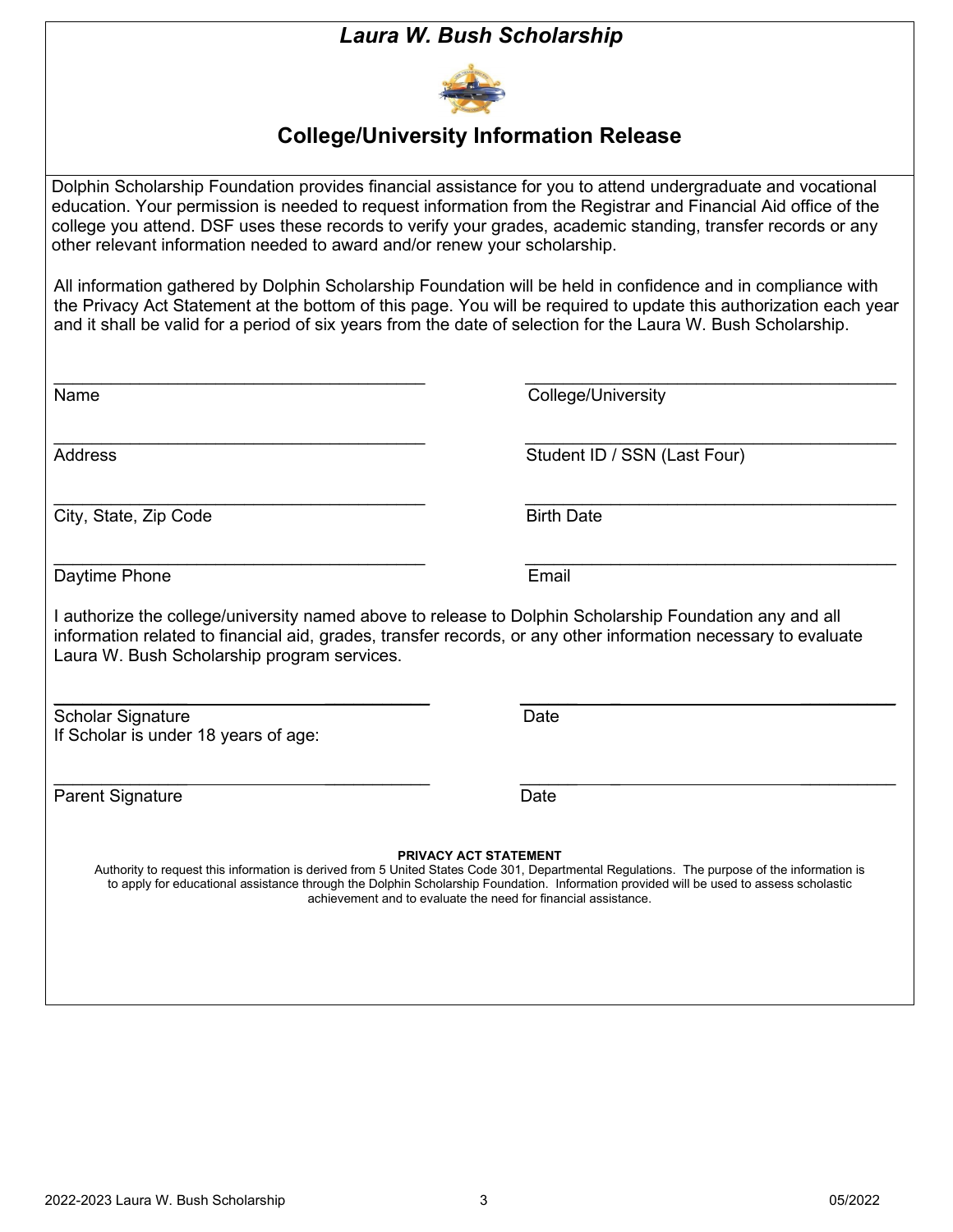|                                                              | Financial Aid Information: List by name and amount all financial aid you will receive for 2022-2023, including                                                                                                                                                                                                                                                                                                                                               |
|--------------------------------------------------------------|--------------------------------------------------------------------------------------------------------------------------------------------------------------------------------------------------------------------------------------------------------------------------------------------------------------------------------------------------------------------------------------------------------------------------------------------------------------|
|                                                              | loans, Post 9/11 GI Bill and ROTC. Also mail a copy of your Financial Aid Award letter if available.                                                                                                                                                                                                                                                                                                                                                         |
| <b>Source</b>                                                | Scholarship/Grant/Loan<br>Amount                                                                                                                                                                                                                                                                                                                                                                                                                             |
|                                                              |                                                                                                                                                                                                                                                                                                                                                                                                                                                              |
|                                                              |                                                                                                                                                                                                                                                                                                                                                                                                                                                              |
|                                                              |                                                                                                                                                                                                                                                                                                                                                                                                                                                              |
| other relevant information needed to award your scholarship. | Dolphin Scholarship Foundation provides financial assistance for you to attend undergraduate or vocational<br>education. Your permission is needed to request information from the Registrar and Financial Aid office of the<br>college you attend. DSF uses these records to verify your grades, academic standing, transfer records or any<br>All information gathered by Dolphin Scholarship Foundation will be held in confidence and in compliance with |
| the Privacy Act Statement at the bottom of this page.        |                                                                                                                                                                                                                                                                                                                                                                                                                                                              |
| Name                                                         | College/University                                                                                                                                                                                                                                                                                                                                                                                                                                           |
| <b>Address</b>                                               | Student ID / SSN (Last Four)                                                                                                                                                                                                                                                                                                                                                                                                                                 |
| City, State, Zip Code                                        | <b>Birth Date</b>                                                                                                                                                                                                                                                                                                                                                                                                                                            |
| Daytime Phone                                                | Email                                                                                                                                                                                                                                                                                                                                                                                                                                                        |
| Dolphin Scholarship program services.                        | I authorize the college/university named above to release to Dolphin Scholarship Foundation any and all<br>information related to financial aid, grades, transfer records, or any other information necessary to evaluate                                                                                                                                                                                                                                    |
|                                                              |                                                                                                                                                                                                                                                                                                                                                                                                                                                              |

If Scholar is under 18 years of age:

Parent Signature **Date** Date

## **PRIVACY ACT STATEMENT**

 $\overline{\phantom{a}}$  , and the contract of the contract of the contract of the contract of the contract of the contract of the contract of the contract of the contract of the contract of the contract of the contract of the contrac

Authority to request this information is derived from 5 United States Code 301, Departmental Regulations. The purpose of the information is

to apply for educational assistance through the Dolphin Scholarship Foundation. Information provided will be used to assess

scholastic achievement and to evaluate the need for financial assistance.